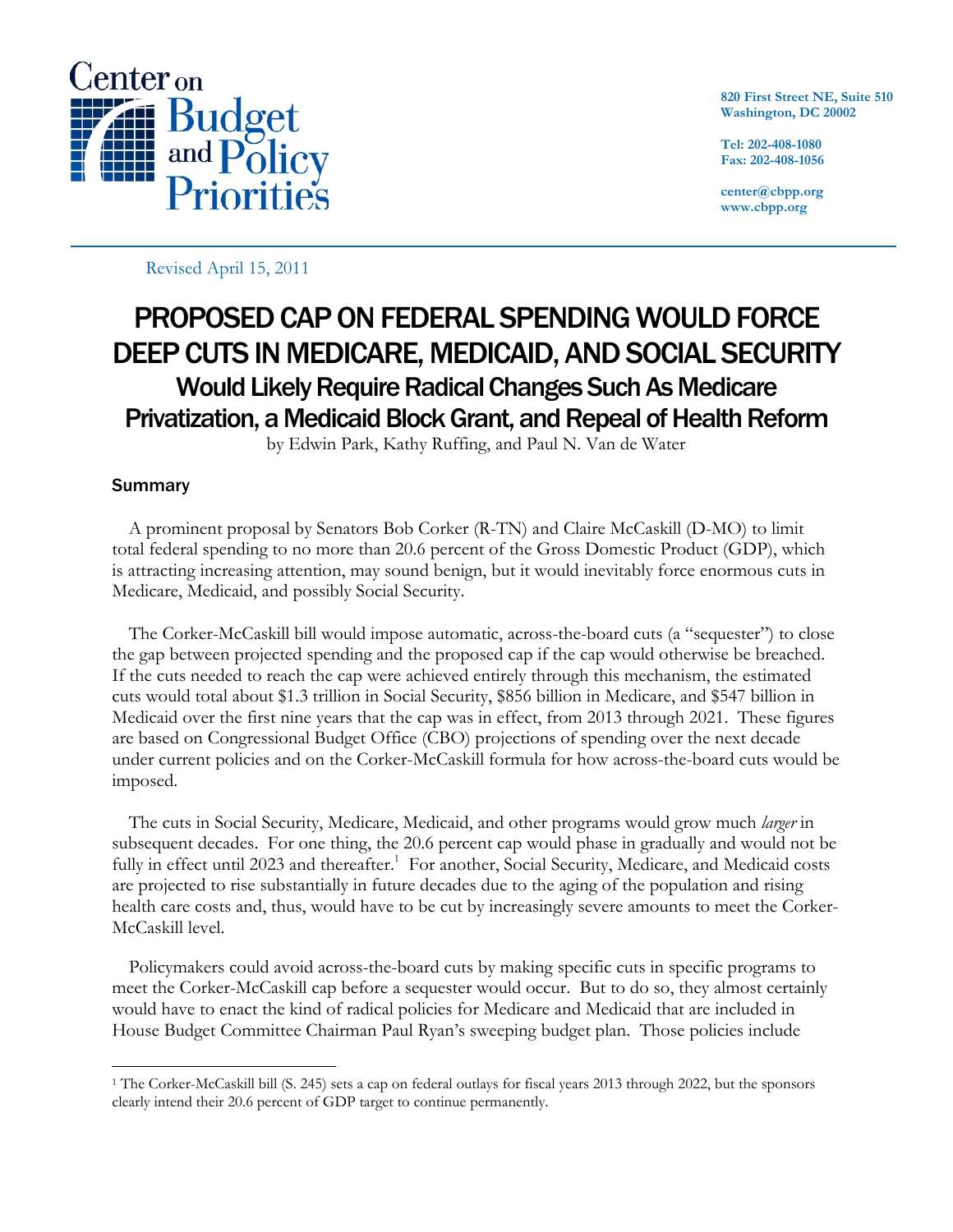replacing traditional Medicare with a voucher for purchasing private insurance, converting Medicaid to a block grant, and eliminating most or all of health reform's provisions that extend coverage to an estimated 34 million more Americans, including the Medicaid expansion and subsidies to make insurance affordable for working families. Indeed, even the cuts in the Ryan plan — which also includes very sharp reductions in non-security discretionary spending, one-third of which would be eliminated by 2021 — would not be quite deep enough in some years to meet the Corker-McCaskill cap. The Ryan plan produces total federal spending of 20  $\frac{3}{4}$  percent of GDP in 2030.<sup>2</sup> (See the box on page 6.)

 The negative effects of a cap on total spending would be even more severe under another recent and prominent proposal. A proposed balanced-budget amendment to the U.S. Constitution that Senate Republican leaders unveiled on March 31 would cap federal spending in any fiscal year at 18 percent of what GDP was in the *prior* calendar year, which is equivalent to a cap on spending of about 16.7 percent of the *current* year's GDP. That would necessitate even deeper cuts in Medicare, Medicaid, and Social Security.

 Proposals such as Corker-McCaskill and the Senate Republican leaders' constitutional amendment also seem intended to ensure that increases in revenues will not play any part in the effort to bring long-term deficits under control.

### Cap Would Drive Substantial Cuts in Medicare, Medicaid, And Social Security Over the Next Decade

 Under Corker-McCaskill, the cuts required to close the gap between projected total spending and the proposed cap would be large from the outset and would grow much larger over time. They would start at about \$110 billion in the first year (2013), and rise to about \$670 billion in 2021.<sup>3</sup> If the cuts came entirely through the sequester, Medicare, Medicaid, Social Security, and other mandatory programs all would be cut 19 percent in 2021. (Under the bill's sequester mechanism, all mandatory programs would be cut by the same percentage, as explained further in the appendix.) In dollar terms, mandatory programs would be cut by nearly \$630 billion in 2021. Social Security would be cut by \$237 billion, Medicare by \$161 billion, and Medicaid by \$105 billion. As noted earlier, from 2013 through 2021, the cumulative cuts would total about \$1.3 trillion in Social Security, \$856 billion in Medicare, and \$547 billion in Medicaid (see Table 1).

If, instead of following the Corker-McCaskill formula for automatic cuts, *all* programs were cut by the *same* percentage, then all programs would be cut 14 percent in 2021 — or one of every seven dollars. Over the 2013-2021 period, the cuts would total \$904 billion in Social Security, \$602 billion in Medicare, and \$386 billion in Medicaid.

<sup>2</sup> House Committee on the Budget, "The Path to Prosperity: Restoring America's Promise," April 2011, budget.gop.gov; Congressional Budget Office, "Long-Term Analysis of a Budget Proposal by Chairman Ryan," April 8, 2011.

<sup>3</sup> Spending cuts of \$850 billion would be needed in 2021. If policymakers complied with the Corker-McCaskill cap in all years and enacted no new, unpaid-for tax cuts, interest costs would be about \$180 billion lower in 2021 than under current policies. This would leave \$670 billion to be cut from federal programs in that year. See the appendix for further details.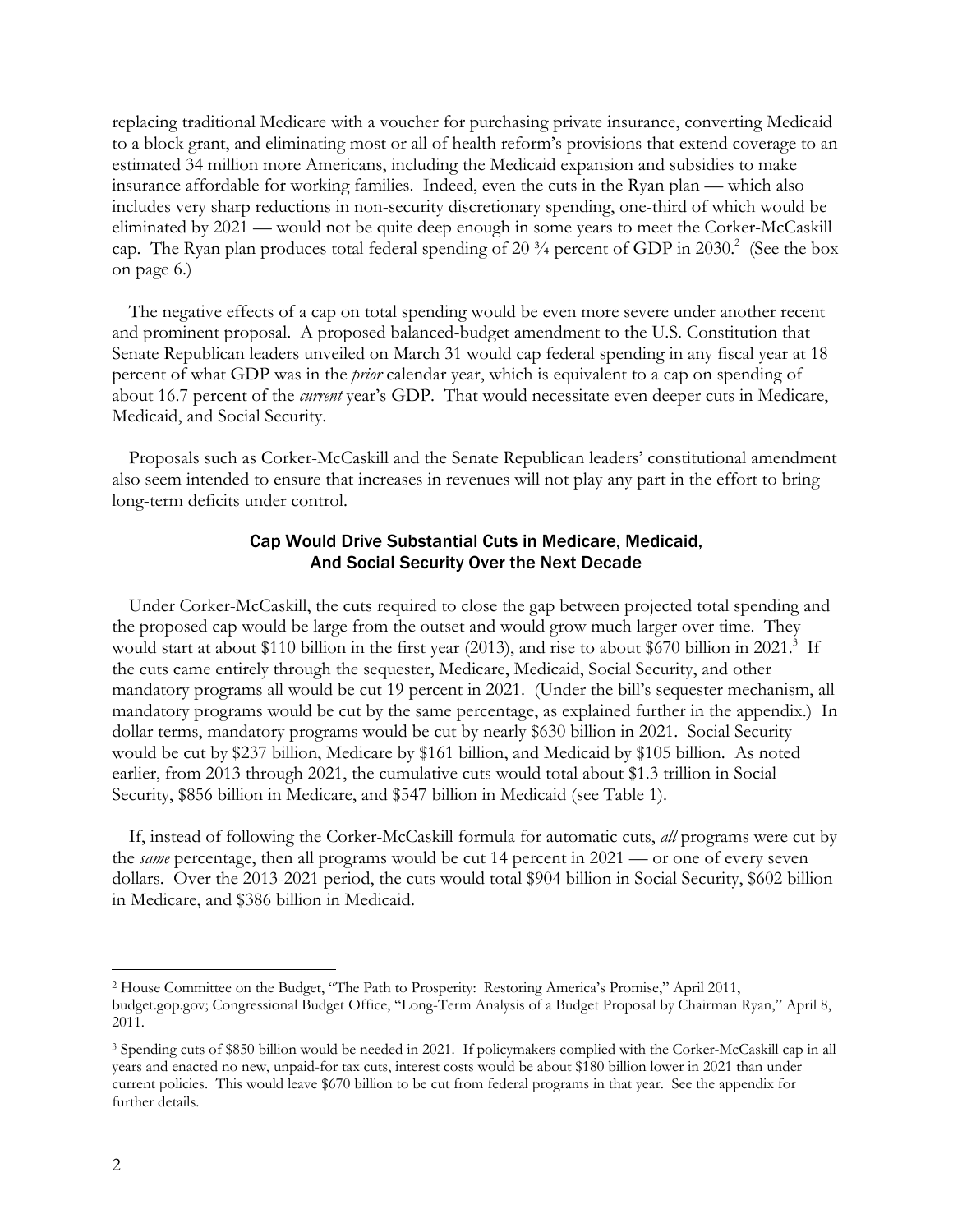| Table 1                                                                                                                                          |       |       |        |        |        |        |        |        |        |               |  |  |
|--------------------------------------------------------------------------------------------------------------------------------------------------|-------|-------|--------|--------|--------|--------|--------|--------|--------|---------------|--|--|
| <b>Cuts in Medicare, Medicaid, and Social Security Over Next Decade</b><br>Under Corker-McCaskill's Automatic Mechanism (in billions of dollars) |       |       |        |        |        |        |        |        |        |               |  |  |
|                                                                                                                                                  | 2013  | 2014  | 2015   | 2016   | 2017   | 2018   | 2019   | 2020   | 2021   | 2013-<br>2021 |  |  |
| Medicare                                                                                                                                         | $-28$ | $-47$ | $-66$  | -93    | $-97$  | $-101$ | $-122$ | $-141$ | $-161$ | $-856$        |  |  |
| Medicaid                                                                                                                                         | $-14$ | $-27$ | $-41$  | $-59$  | $-64$  | $-67$  | $-80$  | $-91$  | $-105$ | $-547$        |  |  |
| <b>Social Security</b>                                                                                                                           | $-41$ | $-71$ | $-100$ | $-138$ | $-147$ | $-157$ | -184   | $-210$ | $-237$ | $-1,285$      |  |  |
| Percentage Cut                                                                                                                                   | -5%   | -8%   | $-11%$ | $-15%$ | $-15%$ | $-15%$ | $-16%$ | $-18%$ | $-19%$ |               |  |  |
| Source: CBPP analysis based on Congressional Budget Office data.                                                                                 |       |       |        |        |        |        |        |        |        |               |  |  |

 There is little possibility that Medicare, Medicaid, and Social Security all would be exempted from these cuts. To do that would require cutting everything else — including defense, veterans' programs, education, scientific research, and the like — by unthinkable amounts. In 2021, under current policies, spending for Medicare, Medicaid (and other health programs), and Social Security will be 45 percent higher than spending for all other programs (except interest payments) *combined*. (See Figure 1.) Thus, to meet the tight Corker-McCaskill target, cuts in those programs would be simply unavoidable. If policymakers decided to exempt Social Security from cuts, they would have to make even deeper cuts in Medicare and Medicaid as well as in areas like education, veterans' health care, and transportation, among others.

 Moreover, the cuts would have to be even larger if the economy faltered. The costs for a number of key programs as currently structured — such as unemployment insurance, food stamps, and Medicaid — rise significantly during an economic downturn, as people lose their jobs, wages, and employer-based health coverage. Similarly, interest rates can rise unpredictably due to a variety of economic developments; if that occurred, it would push up the federal government's interest costs — and require commensurately deeper budget cuts (since interest payments would count as federal spending that is included under the cap). In addition, if federal policymakers chose to further cut taxes, that would increase the government's borrowing and hence its interest costs, necessitating still deeper budget cuts to keep total federal expenditures within the cap.

 Policymakers, of course, could avoid automatic cuts by making the necessary policy changes to reduce spending. But the steps they would have to take would be dramatic, to say the least. In a sense, the Ryan budget plan serves as a useful guide to the types of changes that would inevitably occur. As noted, in some years, even the radical proposals in the Ryan plan would barely prove sufficient or fall a bit short of meeting the Corker-McCaskill target.

 The Ryan plan, which would cut Medicaid by \$1.4 trillion over the next decade and cut nonsecurity discretionary programs by a stunning 33 percent by 2021, would shrink total federal spending to 20  $\frac{1}{4}$  percent of GDP in 2022. But, under the Ryan plan, federal spending would be 20 ¾ percent of GDP in 2030, slightly above the Corker-McCaskill cap, even though Ryan's Medicaid and non-security discretionary cuts would be even deeper by then and his massive Medicare cuts would have begun to kick in with force. A typical Medicare beneficiary who turned 65 in 2022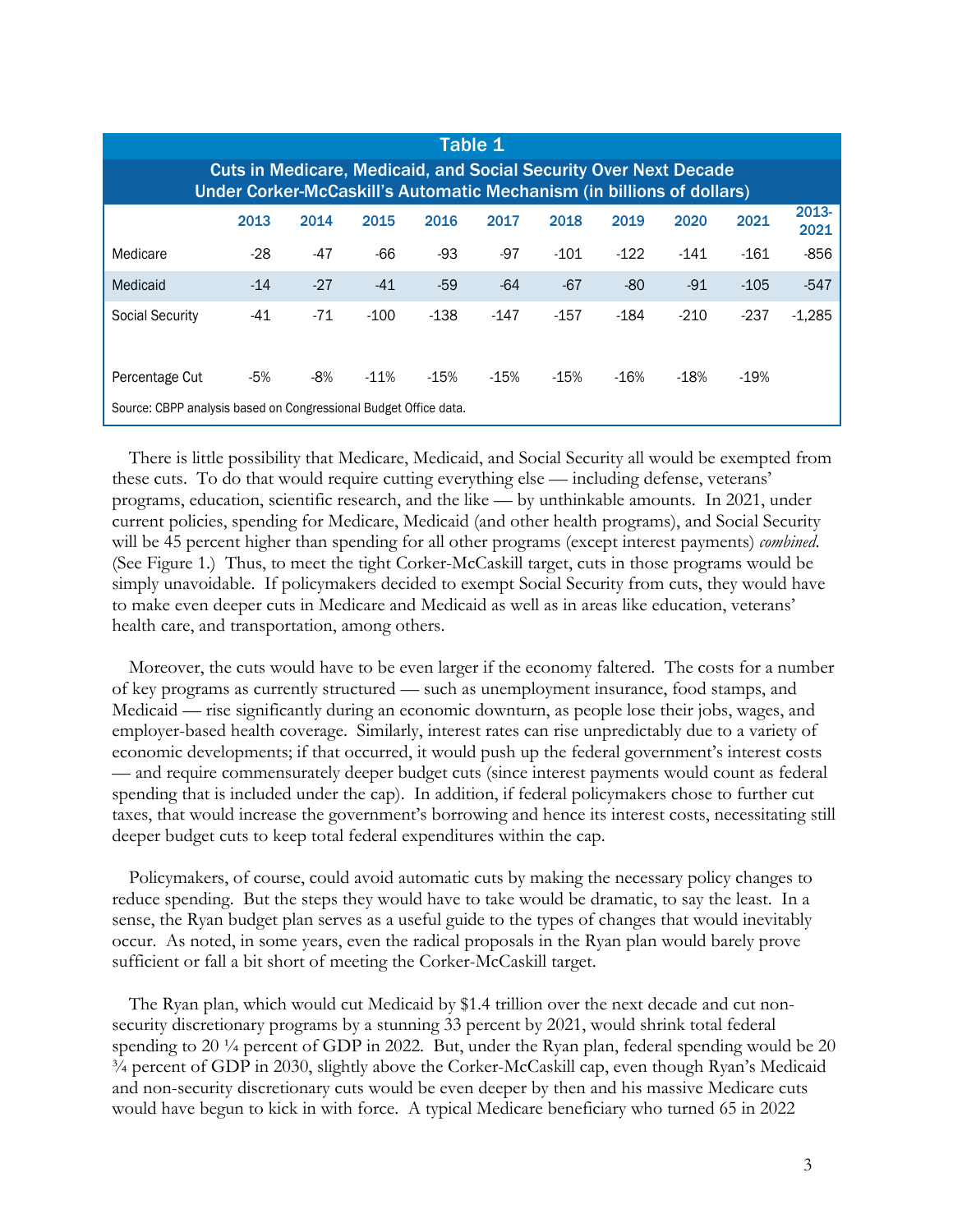would pay more than twice as much — or \$6,350 a year more — for health care out of his or her own pocket under the Ryan plan than under current law. Rather than paying an average of \$6,150 out of pocket in 2022, he or she would pay an average of \$12,500.<sup>4</sup>

#### Historical Spending Averages Bear Little Relevance for the Future

 Corker-McCaskill's proponents often note that its 20.6 percent target equals the average share of GDP that federal outlays represented over the last three decades of the previous century and the first years of this one. But that average bears little relevance to the circumstances that we will face in the decades ahead, due to the aging of the population, the fact that health care costs are far higher than they were several decades ago, and several important decisions and developments of recent years.

 The percentage of Americans who are 65 or older will grow by more than half over the next 25 years, and increases in costs across the health care system — both public and private — will raise the cost of providing health coverage to seniors, people with disabilities, and people with low incomes. In addition, the federal government faces costs that it did *not* face in most of the previous decades — for homeland security (after the September 11 terrorist attacks), for health care and other benefits and services to veterans of the Iraq and Afghanistan wars, for the Medicare prescription drug benefit enacted in 2003, and for interest on a federal debt that has grown dramatically due to these other factors as well as the very costly 2001 and 2003 tax cuts and the costs of addressing the most severe recession since the Great Depression.

 As a result, there would be no practical way to meet Corker-McCaskill's target without making extremely large cuts in Medicare, Medicaid, and Social Security – the programs that, together, will account for about 45 percent of non-interest spending this year and are scheduled to account for nearly 60 percent by 2021.

 That is why budget experts have warned that a spending cap at 20 or 21 percent of GDP is extremely unrealistic and would be impossible to achieve without draconian budget cuts.<sup>5</sup>

 For example, a report issued a year ago by a National Academy of Sciences expert committee on deficits outlined four possible paths to stabilize the debt.<sup>6</sup> As panel co-chair and former CBO director Rudolph Penner explained, the panel designed paths at two "extremes" — one that achieved all of its deficit reduction by cutting programs and another that achieved nearly all of it by raising taxes — and two intermediate paths (which Penner and most other panel members saw as more realistic) that blended program and tax changes. The extreme low-spending path — the one that achieved all of its deficit reduction by cutting programs — included very deep cuts in Social Security, Medicare, and Medicaid, plus cuts of about 20 percent in all other spending, including

<sup>4</sup> See Paul N. Van de Water, "Ryan Budget Would Increase Health Care Spending for Medicare Beneficiaries," *OfftheCharts* blog, April 8, 2011, http://www.offthechartsblog.org/ryan-budget-would-increase-health-care-spending-formedicare-beneficiaries/.

<sup>5</sup> See Paul N. Van de Water, "Corker-McCaskill Spending Cap Doesn't Account for Basic Changes in Society and Government," Center on Budget and Policy Priorities, February 1, 2011.

<sup>6</sup> National Research Council and National Academy of Public Administration, "Choosing the Nation's Fiscal Future," January 2010.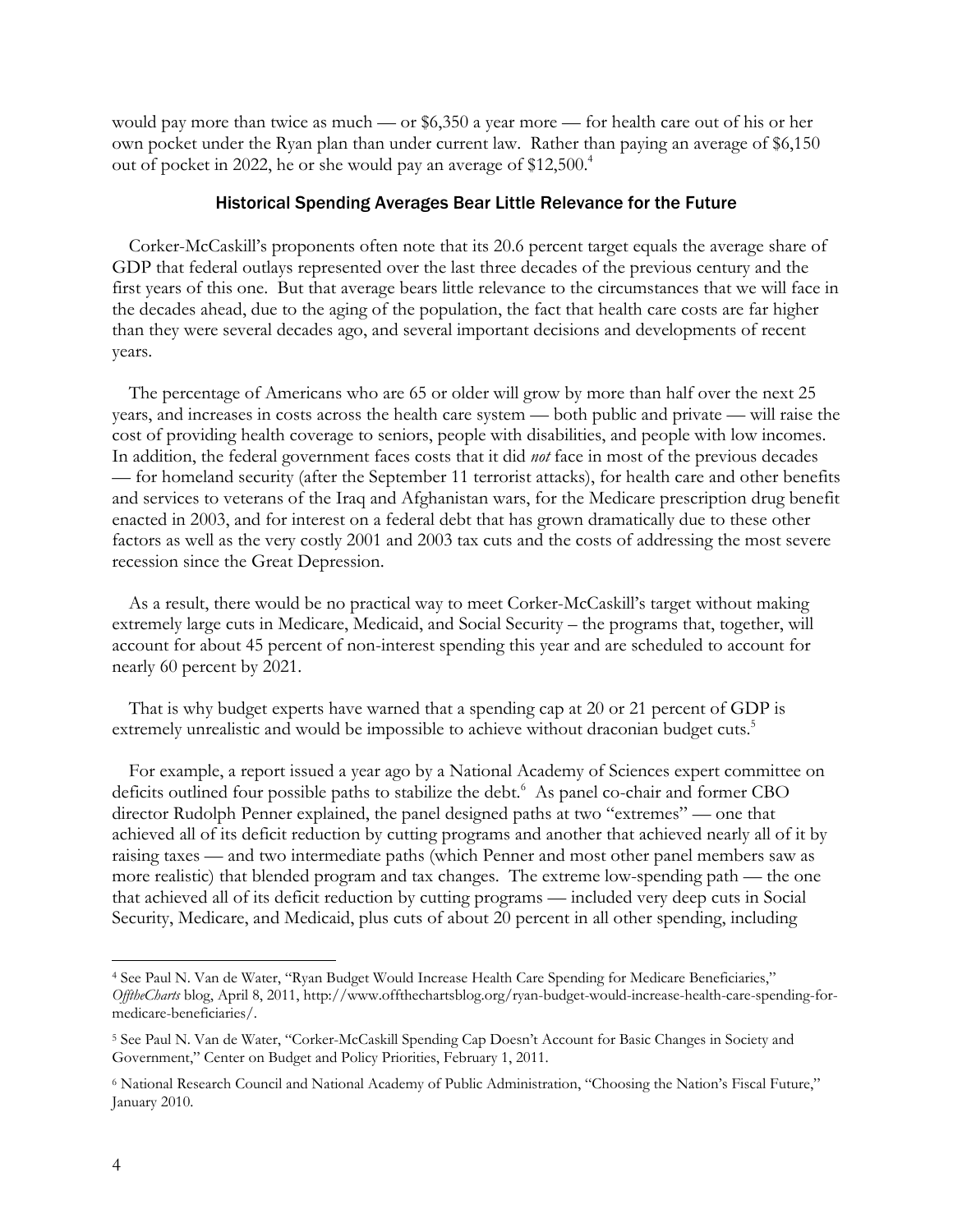defense, veterans' programs, education, and the like. Even under this extreme path, total spending would be about *21 percent* of GDP.

# What the Corker-McCaskill Cap Would Mean for Medicare, Medicaid, Health Reform, and Social Security

Medicare and Medicaid: Cuts of the depth that the cap would require would necessitate radical restructuring of Medicare and Medicaid. Limited changes to Medicare and Medicaid could not produce anything close to the amount of savings that would be needed. The only practical way to generate savings of that magnitude would be to replace traditional Medicare with a voucher for the purchase of private insurance and to convert Medicaid to a block grant, as the Ryan plan would do. Both the amount of the Medicare voucher and the Medicaid block grant level would have to be set so they increased from year to year at rates *well below* the rate of increase in health care costs, making these programs increasingly inadequate over time for the tens of millions of Americans who rely on them. These changes would shift costs substantially to beneficiaries, health care providers, and states. They almost certainly would lead to large increases in the ranks of the uninsured and to reduced access to needed health care services and treatments and to long-term care services and supports.

Health reform: The cap would preclude the increased federal expenditures that would result from insuring more Americans under the Affordable Care Act, even though that law more than offset its increased expenditures through a combination of increased revenues and other spending reductions. To keep federal spending below the cap, Congress would have to eliminate most or all of the law's provisions extending coverage to an estimated 34 million Americans who would otherwise be uninsured.

Social Security: Current Social Security beneficiaries and those close to retirement would likely face substantial benefit reductions. The coming growth in Social Security benefit expenditures chiefly associated with providing benefits to the growing numbers of retirees as the population ages — would have to be addressed, either through cuts in Social Security benefits or through even deeper cuts in other programs, likely including Medicare and Medicaid.

Congress would *not* be able to avert this result or soften the blow by increasing Social Security revenues, such as by raising the level of earnings subject to the Social Security payroll tax because that would have no bearing on whether total federal expenditures fit within the spending cap. Likewise, the existence of Social Security's trust fund — which currently has assets of \$2.7 trillion and is still growing — would have no effect on the required cuts. If other programs could not be cut enough to offset the projected increase in Social Security benefits, as likely would be the case, Social Security benefits would have to be cut. The cuts needed to comply with the spending cap could be much larger than those in any current proposal to restore Social Security's long-term solvency and probably would have to apply to current beneficiaries and those who are now nearing retirement, since the cap would begin hitting in 2013 and would grow tighter each year after that.

 Indeed, federal spending under President Ronald Reagan averaged *22 percent* of GDP, at a time when no baby boomers had yet retired and health care costs were more than a third lower as a share of GDP than they are today. As commentator and former OMB official Matt Miller has written, "As a matter of math, if you run the government at a smaller level than did Ronald Reagan while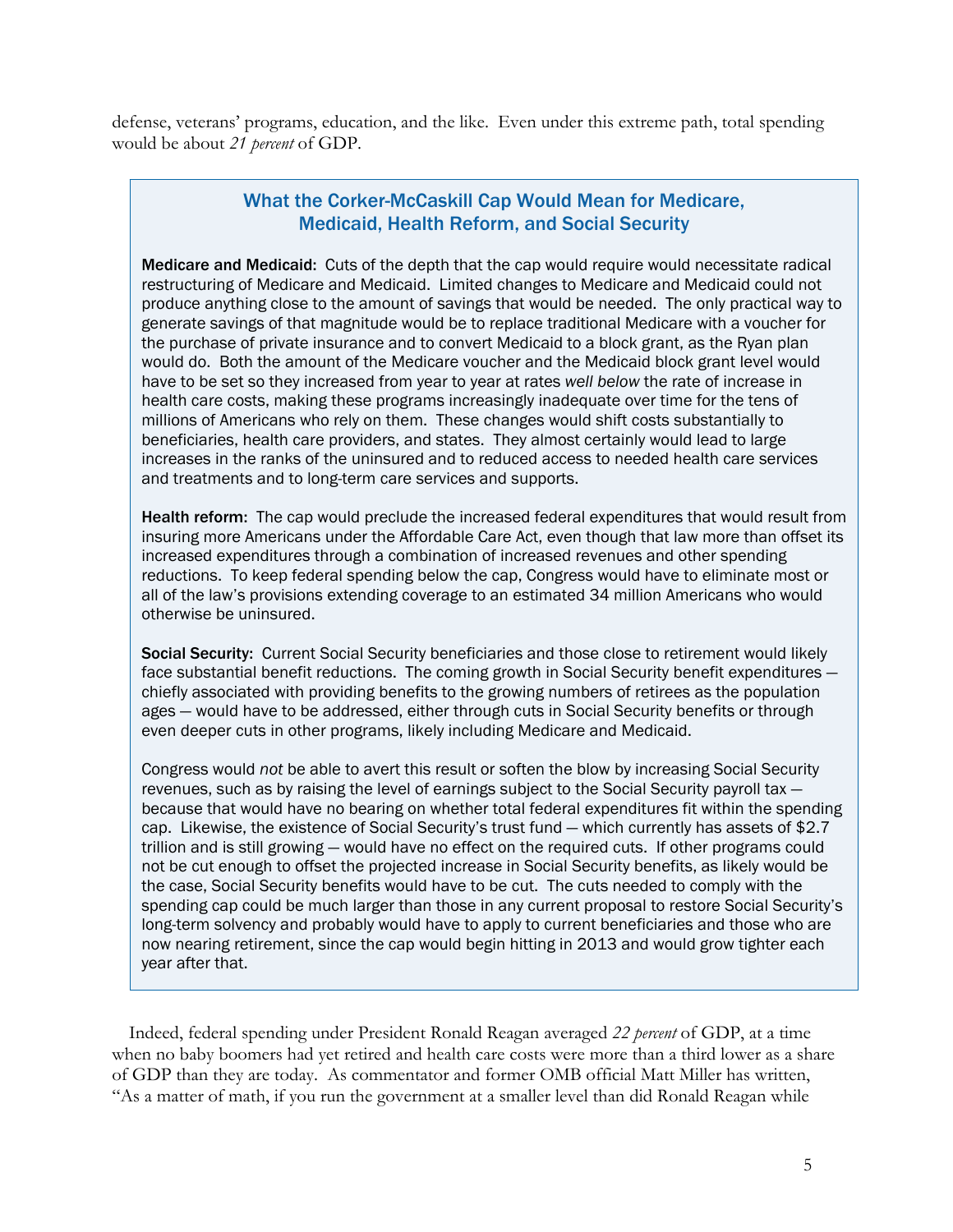accommodating this massive increase in the number of seniors on our health and pension programs, you have to decimate the rest of the budget."<sup>7</sup>

 These realities make it impossible to impose the type of spending cap that the Corker-McCaskill bill and the Senate Republican balanced-budget amendment would erect without budget cuts of almost unimaginable depth.

## Capping Spending at or Below the Historical Average Would Necessitate Even More Severe Cuts in Future Decades

 The Corker-McCaskill spending cap would first take effect in 2013. It would then steadily tighten, dropping to 20.6 percent of GDP in 2023 and beyond. This 20.6-percent level is the historical average for fiscal years 1970 through 2008 (although spending fluctuated during this period). But as explained below, this target ignores long-term demographic shifts and trends in health care costs and also fails to take into account important recent fiscal and economic developments.

 Federal expenditures are expected to come down somewhat as a share of the economy in the next few years as the economy recovers. However, they will rise thereafter, due primarily to the aging of the population and increases in costs throughout the U.S. health care system, as medical advances continue to be made that improve health and save and prolong lives but add to costs. The Congressional Budget Office projects that federal spending on the major mandatory health programs — Medicare, Medicaid, the Children's Health Insurance Program, and the Affordable Care Act's premium and cost-sharing subsidies for coverage purchased through the health insurance exchanges — will rise to almost 9 percent of GDP by 2035, compared to its current share of 5.1 percent. CBO also expects Social Security to grow from 4.8 percent of GDP to 6.2 percent of



GDP over this period as the baby boom generation retires. (CBO projects that all other program spending will decline as a share of GDP.)

Two trends drive the long-term growth in federal health programs and Social Security:

 The U.S. population is aging. The proportion of the population aged 65 and over will grow from 13 percent in 2010 to 20 percent by 2035, before beginning to level off. That will significantly increase the number of people who are eligible for Medicare, Medicaid, and Social Security over the next 25 years.

 $\overline{a}$ 7 Matt Miller, "A spending goal too small for aging America," *Washington Post*, July 28, 2010.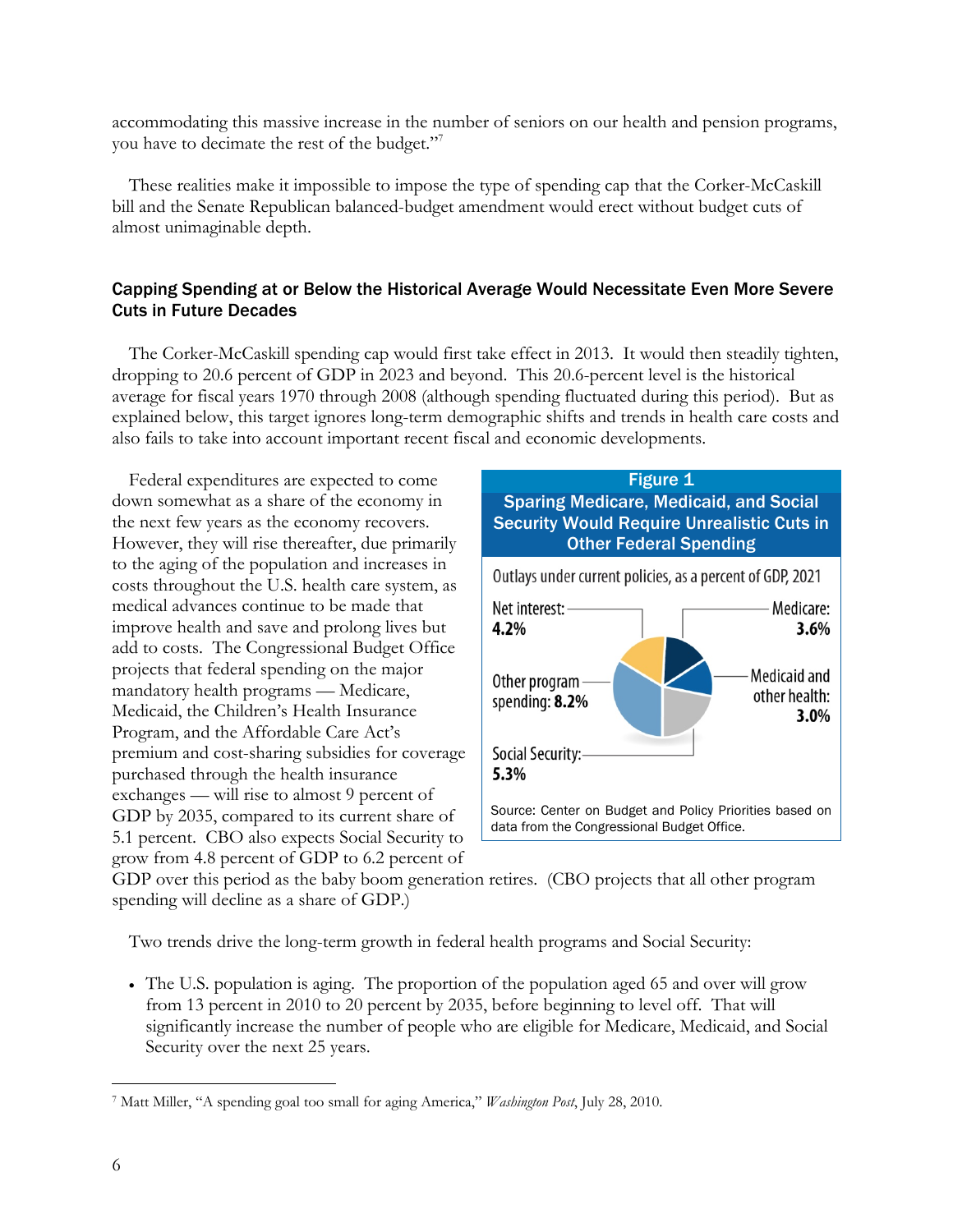Costs throughout the U.S. health care system are expected to continue to grow considerably faster than the economy.<sup>8</sup> Although the Affordable Care Act takes important steps to begin to slow this growth, overall health care costs will almost certainly continue to rise faster than GDP— and hence, so will Medicare and Medicaid costs — as new technologies and treatments emerge that improve health but increase costs.

Because the aging of the population will eventually stabilize, Social Security expenditures will level off as a share of the economy after 2035. In contrast, Medicare and Medicaid (and other major federal health programs) will continue rising as a percentage of GDP.

The idea of capping total federal spending at the average of previous decades, as the Corker-McCaskill bill would do, ignores these demographic and health-cost trends. It also ignores the greater responsibilities that the federal government has assumed over the last decade, including sharply increased spending for homeland security following the terrorist attacks, increased spending to provide health care to veterans of the wars in Iraq and Afghanistan, and new costs for the Medicare prescription drug benefit.

The cap would require total federal expenditures to remain constant year after year as a share of GDP, even as the share of the population that is elderly grows substantially. Although further steps must be taken to slow the rise of health care costs, those costs are still very likely to rise faster (throughout the U.S. health care system) than overall inflation. To comply with the cap, therefore, Congress would effectively have to eliminate most or all of the expected growth in Medicare, Medicaid, and Social Security that results from these factors. That would require imposing cuts of stunning depth in Medicare, Medicaid, and Social Security, with the cuts growing steadily deeper over time.

#### Cap Would Require Radical Restructuring of Medicare and Medicaid

-

To stay below the cap, Congress would have to enact steep budget cuts over the next ten years and much deeper cuts in subsequent decades. If it did not, automatic budget cuts would be applied to federal spending to produce the needed reductions.

As noted, the principal programs slated to grow significantly faster than GDP are Medicare and Medicaid. Limited changes to these programs could not produce budget cuts of the magnitude that would be needed to freeze total federal expenditures as a share of GDP. The only way to generate savings of the magnitude required would be to radically restructure these programs.

<sup>8</sup> Between 1975 and 2008, annual growth in federal health spending per beneficiary, on average, exceeded annual growth in GDP per capita by 1.9 percentage points, though the difference declined to 1.4 percentage points over the last two decades (1990-2008). Notably, Medicaid costs per beneficiary have grown substantially slower than Medicare and other federal health programs since 1990 and have grown, on average, nearly three percentage points per year more slowly than private insurance premiums over the last decade. Congressional Budget Office, "The Long-Term Budget Outlook," *op. cit.* and John Holahan *et al.,* "Medicaid Spending Over the Last Decade and the Great Recession," Kaiser Commission on Medicaid and the Uninsured, February 2011.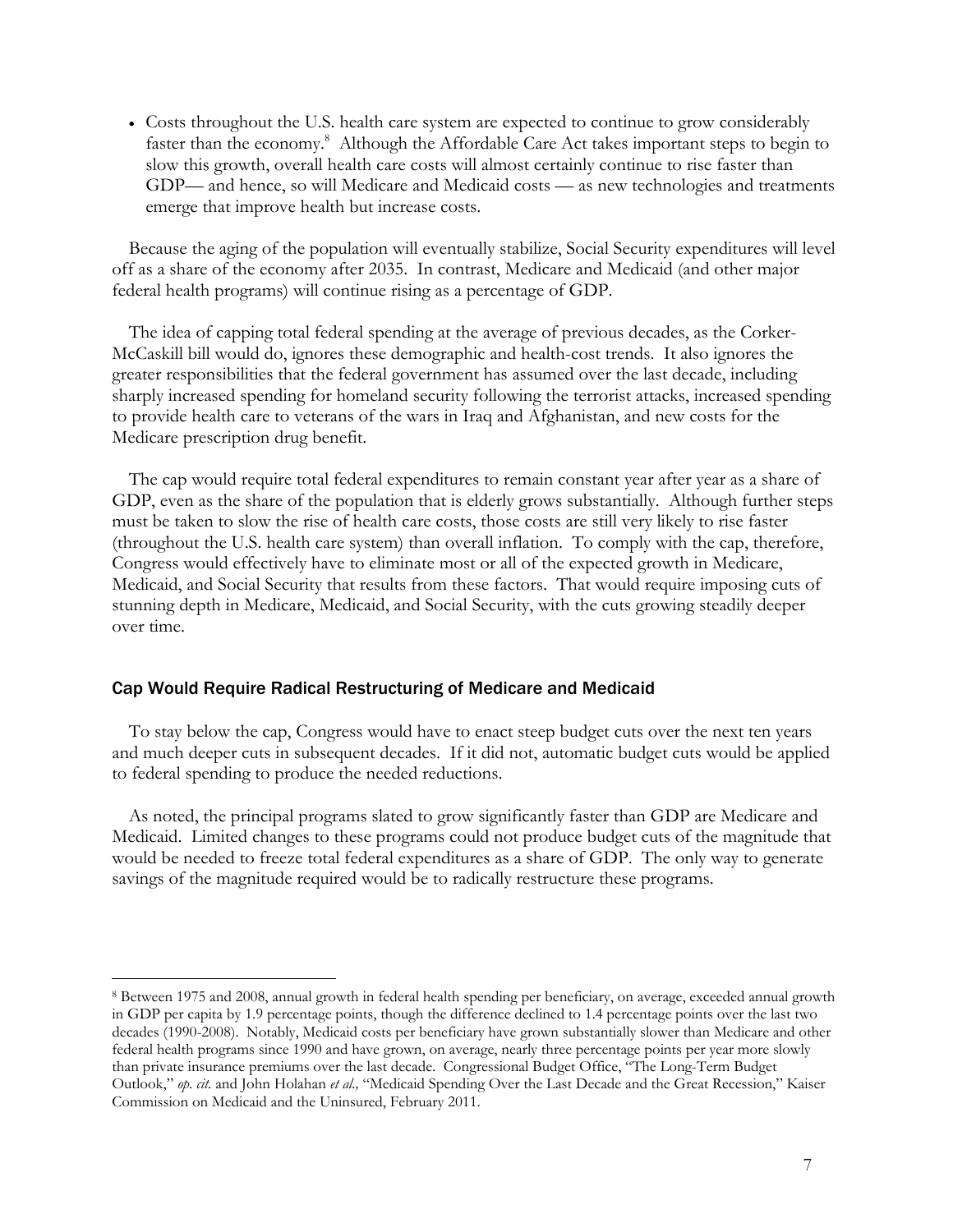#### Eliminating Traditional Medicare

As discussed above, Medicare could face cuts of 14 to 19 percent by 2021 and much deeper cuts after that. Due to the aging of the population, the number of Medicare beneficiaries is projected to rise from 47 million in 2010 to 85 million by 2035.<sup>9</sup> In addition, Medicare costs per beneficiary are expected to continue to outpace growth in GDP per capita in the decades ahead. And while the aging of the population and, hence, Medicare *enrollment growth* should stabilize after 2035, costs per beneficiary will continue to grow, in significant part because baby boomers will become older and more frail in subsequent decades. Medicare beneficiaries aged 85 and older cost *more than twice as much* to cover as beneficiaries aged 65-74, because of their poorer health.<sup>10</sup> This means that Medicare would have to be cut in coming decades severely enough to entirely offset the higher costs that would result both from the large increases in enrollment as the population ages and from continued health care cost growth. The cuts that would be required would be so massive as to be almost unimaginable.

Replacing Medicare's guaranteed benefit with a voucher for the purchase of private health insurance, as the Ryan budget plan would do, would be a likely way to force Medicare costs to grow no faster than the economy. Initially, the voucher could be set at (or perhaps somewhat below) average current Medicare spending per beneficiary. But to keep Medicare expenditures from growing faster than the economy, the amount of the voucher would have to be increased each year *at a rate much slower than the economic growth rate — and well below the rate of growth in U.S. health care costs*  in order to compensate for the added Medicare costs that will result from the rising number of beneficiaries. The Ryan plan, for example, would adjust the vouchers only by the general inflation rate, which is about three percentage points per year *less* than the rate at which health care costs have been growing. $11$ 

Beneficiaries would find that their voucher would not allow them to purchase health coverage comparable to what Medicare provides. The value of the voucher would have to decline each year relative to the costs of a reasonable health insurance package. Medicare benefits already are less comprehensive than a typical employer-sponsored health plan. With Medicare vouchers designed to keep Medicare costs relatively flat as a share of GDP even as health care costs increased and the elderly population grew, coverage would become increasingly skimpy over time. Seniors and people with disabilities who could afford to supplement the coverage that their voucher would buy would do so. Many seniors, however, would not be able to afford that. (The typical Medicare beneficiary had total household income of \$22,800 a year in 2006.<sup>12</sup>) Seniors of modest means would increasingly face rationed or second-class health care.

Making this problem more acute, the privatization of Medicare — i.e., switching to vouchers that people would use to purchase coverage from private insurance companies — would, by itself,

-

<sup>9 &</sup>quot;2010 Annual Report of the Board of Trustees of the Federal Hospital Insurance and Federal Supplementary Insurance Trust Funds," August 2010.

<sup>10</sup> Lisa Potetz, Juliette Cubanski, and Tricia Neuman, "Medicare Spending and Financing: A Primer," Kaiser Family Foundation, February 2011.

<sup>11</sup> Robert Greenstein, "CBO Report: Ryan Plan Specifies Spending Path That Would Nearly End Most of Government Other Than Social Security, Health Care, and Defense by 2050," Center on Budget and Policy Priorities, April 7, 2011.

<sup>12</sup> Juliette Cubanski and others, "Medicare Chartbook," Kaiser Family Foundation, 2010, p. 15.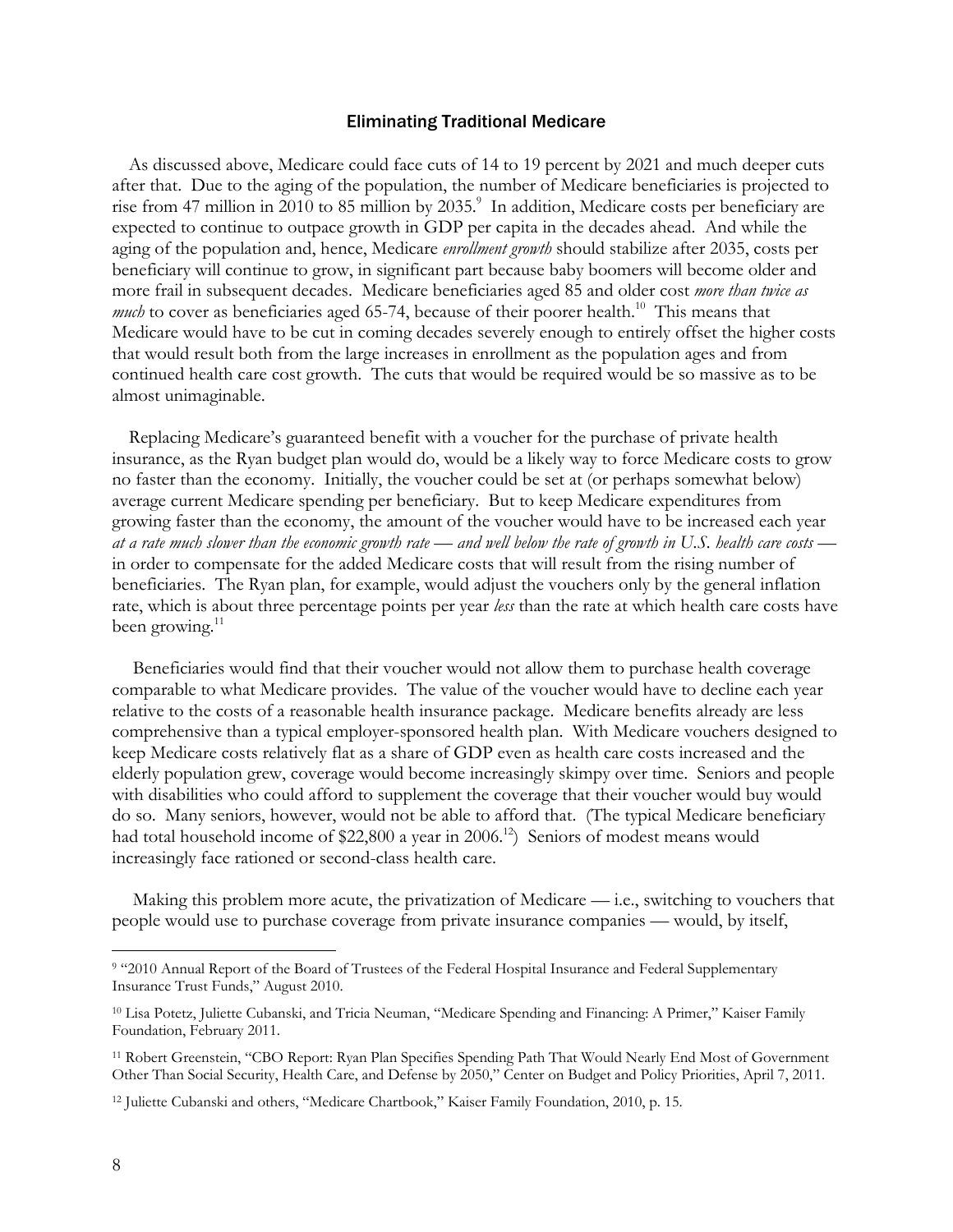significantly *raise* costs per beneficiary. Traditional Medicare generally pays less to providers and incurs lower administrative and marketing costs than private insurance does.13 Indeed, CBO estimates that in 2022, when the Ryan budget plan's vouchers would first take effect for new beneficiaries, the cost per beneficiary of a private plan offering comparable benefits would be *40 percent higher* than the cost of the traditional Medicare program.<sup>14</sup> As a result, not only would the voucher amounts fall steadily farther behind health care costs, but each dollar the government spent on a voucher would tend to buy less in actual health care services than each dollar in the traditional Medicare program. Seniors and people with disabilities who could not afford to buy additional coverage would receive only whatever benefits the private insurers offered to provide for the voucher amount, which as noted would fall further in health care purchasing power each year.

Over time, many Medicare beneficiaries would become underinsured. Beneficiaries also would be likely to face significantly higher deductibles and co-insurance payments, which many could have difficulty affording given their limited incomes. Some beneficiaries could end up uninsured if they could not afford their share of the premium.

#### Block-Granting Medicaid

Medicaid, too, would have to be cut deeply to keep federal spending within the cap. Policymakers likely would find little alternative to converting the program to a block grant, as the Ryan budget plan would do. Under current law, the federal government pays a fixed percentage of states' Medicaid costs; under a block grant, it would pay only a fixed *dollar* amount, irrespective of state needs, with states responsible for all costs above that amount.

A block grant could help ensure that total federal spending stayed under the cap by capping federal Medicaid funding and adjusting the block grant amounts only to keep pace with growth in the economy. This would result in deep and rapidly growing reductions in federal Medicaid funding over time, relative to current law. Block-granting Medicaid thus would shift large costs to states as the population ages and health care costs continue to rise.15 The federal funding reductions (relative to current law) would be especially severe in years when states experience higher enrollment due to a recession or greater medical costs due to an epidemic or new disease (such was the case when the HIV/AIDS epidemic struck in the late 1980s and 1990s) or a medical breakthrough (such as the anti-retroviral drugs developed to deal with HIV/AIDS), since federal funding would no longer respond automatically to those higher costs as it does today.

As CBO has noted in its analysis of the Ryan plan, states would have to compensate for the large federal funding reductions either by contributing substantially more of their own funds (by raising taxes or cutting other programs) or — as is much more likely — by using the greater flexibility they would receive under a block grant to roll back coverage for hundreds of thousands or millions of low-income children, seniors, people with disabilities, and/or working parents who rely on the

<sup>13</sup> Douglas W. Elmendorf, Director, Congressional Budget Office, Letter to the Honorable Paul D. Ryan, November 17, 2010.

<sup>14</sup> Congressional Budget Office, "Long-Term Analysis of a Budget Proposal by Chairman Ryan," April 5, 2011.

<sup>15</sup> See Edwin Park and Matt Broaddus, "Medicaid Block Grant Would Shift Financial Risks and Costs to States," Center on Budget and Policy Priorities, February 23, 2011. See also Edwin Park, "Medicaid Block Grant or Funding Caps Would Shift Costs to States, Beneficiaries, and Providers," Center on Budget and Policy Priorities, January 6, 2011.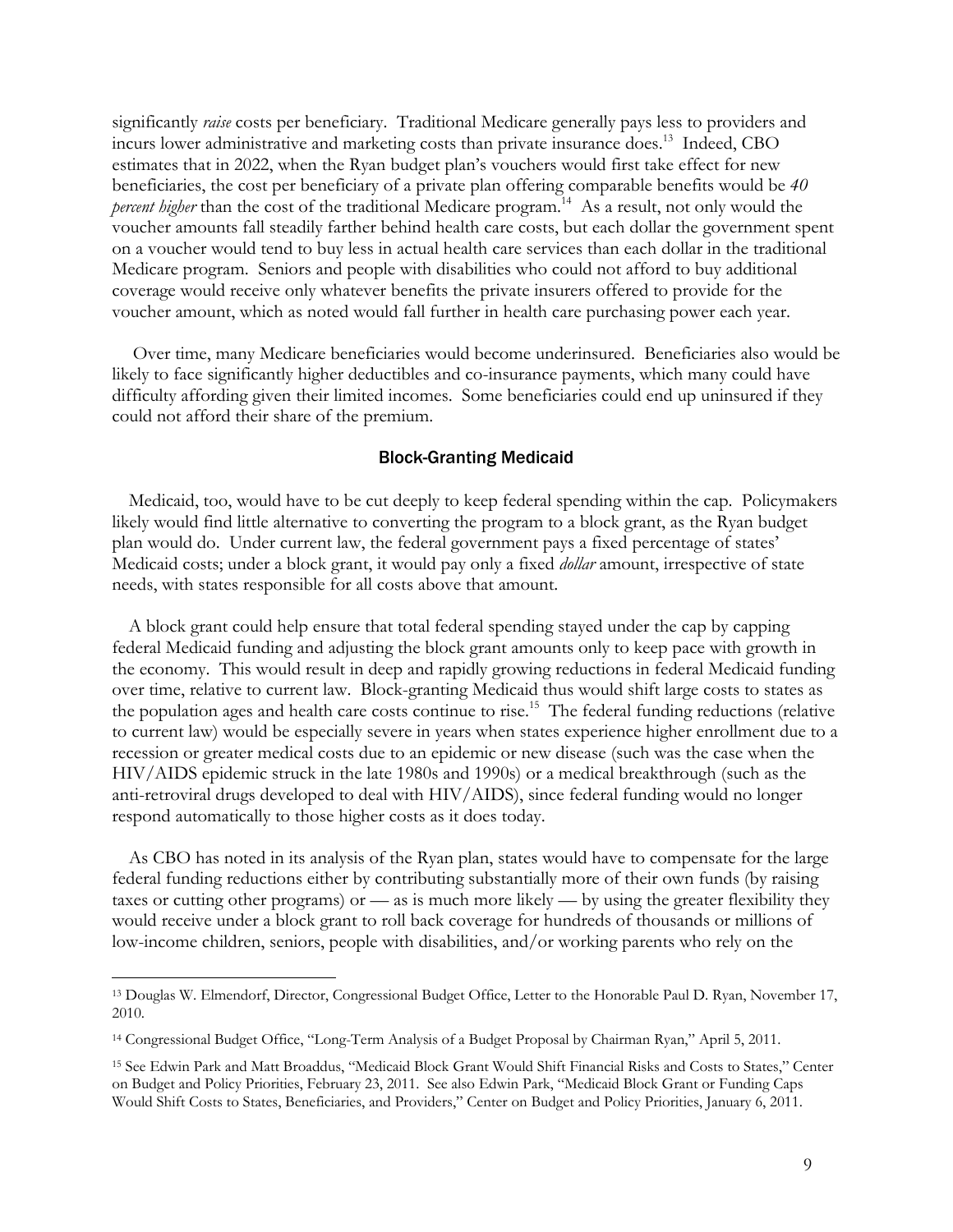program, and to cut already-low payments to providers still lower.<sup>16</sup> A block grant typically allows states to override most federal requirements related to eligibility and benefits; many states undoubtedly would use this flexibility to institute major reductions in eligibility and benefits, and/or to sharply raise premiums and cost-sharing charges, in response to the sharp reductions in federal Medicaid funding they would face.

Seniors and people with disabilities would likely be at the greatest risk. They constitute onequarter of Medicaid beneficiaries — but account for two-thirds of all Medicaid expenditures because of their greater health care needs and because Medicaid is the primary funder of long-term care services and supports, including nursing home care.

States almost certainly would also institute substantial cuts in reimbursement rates for hospitals, physicians, nursing homes, pharmacies, managed care plans, and other providers that furnish care to Medicaid beneficiaries. Many of these providers would likely respond by withdrawing from the program. The end result would likely be much greater numbers of poor Americans who are uninsured or underinsured.

#### Spending Cap Would Likely Require Repeal of Major Coverage Elements of Health Reform

Setting a federal spending cap at or below 20.6 percent of GDP would not allow for expenditures that would result from the Affordable Care Act (even though the Act more than offset those increased costs through a combination of increases in revenues and other spending reductions). To keep total federal expenditures within the cap, Congress would almost certainly have to repeal (as the Ryan budget plan would do) or cut deeply most or all of the spending related to the two major elements of the law that will reduce the number of uninsured people — the premium and costsharing subsidies for the purchase of coverage in the new health insurance exchanges, and the law's Medicaid expansion.<sup>17</sup>

If the premium and cost-sharing subsidies were eliminated or sharply reduced, health coverage offered through the new exchanges would become increasingly unaffordable for many. That would make it impossible to continue to require people to obtain health insurance or pay a penalty. Healthier people would be the most likely to decline to purchase coverage without adequate subsidies and without an individual mandate. And if large numbers of healthier people opted not to participate in the exchanges, that would drive up overall premiums for people in the exchanges, encouraging even more people to go without exchange coverage. The exchanges would be at grave risk of failing over time.

<sup>16</sup> Congressional Budget Office, "Long-Term Analysis of a Budget Proposal by Chairman Ryan," April 5, 2011.

<sup>&</sup>lt;sup>17</sup> The premium subsidies are provided as tax credits, but more than two-thirds of the premium subsidy costs will count as federal spending because credits provided on a "refundable" basis (i.e., credits that exceed a household's federal income tax liability) are considered outlays rather than reduced revenues. The cost-sharing subsidies are not provided as tax credits, so all of those costs would be considered federal spending.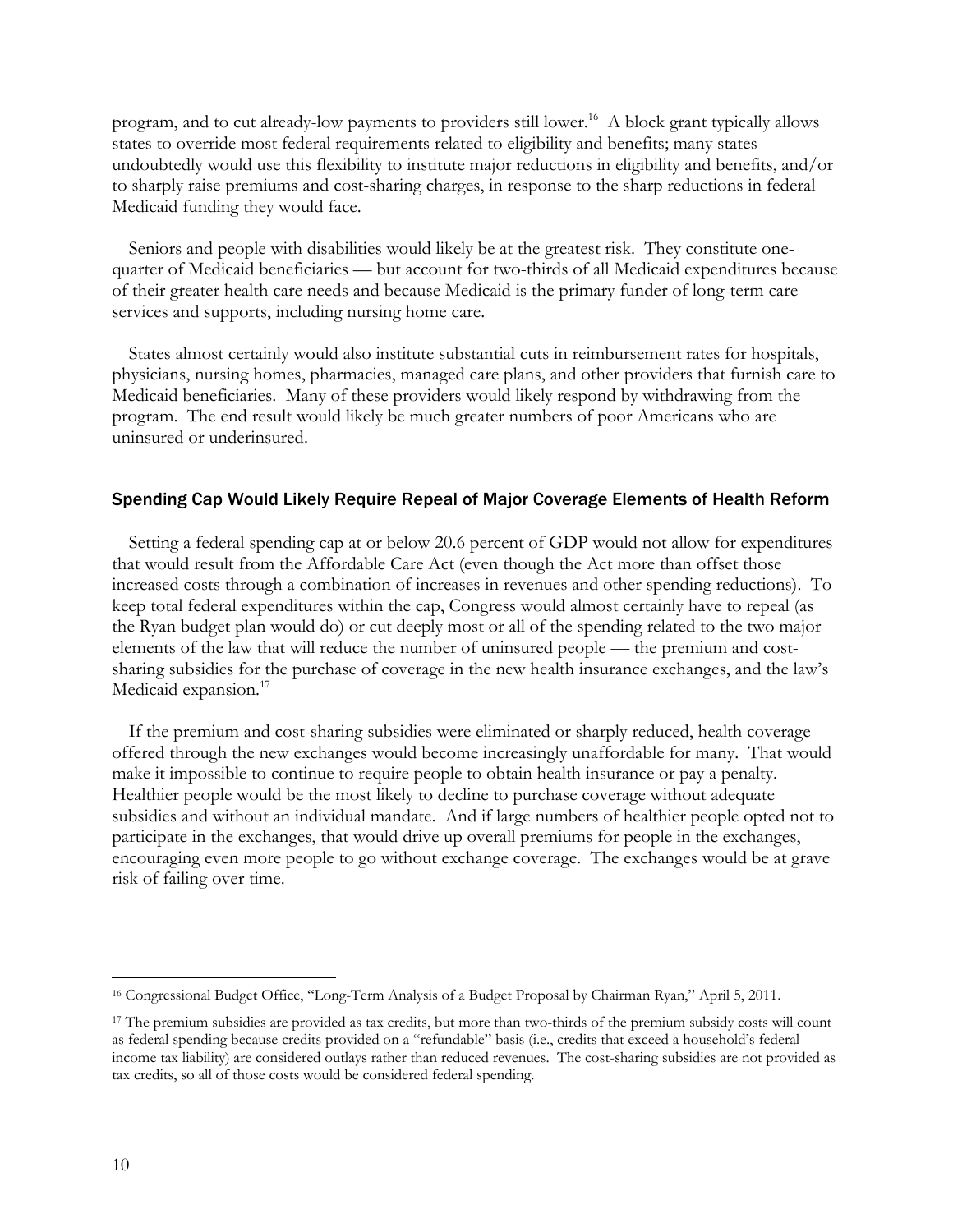In addition, the sharp decline in federal Medicaid funding under a federal spending cap would render the health reform law's Medicaid expansion unworkable. It is hard to see how the federal government could still require states to institute that expansion.

In short, enactment of the federal spending cap would provide a backdoor way to make repeal of health reform virtually inevitable. Instead of declining, the number of uninsured people likely would rise — and by a considerable amount over time.

## Spending Cap Would Require Large Cuts in Social Security Over Both the Near and Long Term

The proposed cap on total federal spending also would likely lead to significant cuts in Social Security benefits within a few years.

Social Security benefits are projected to grow from 4.8 percent of GDP today to 6.2 percent of GDP in 2035 as the members of the post-World War II baby boom generation move into their retirement years. Under current law, that increase in costs will be partly financed by drawing down Social Security's \$2.7-trillion trust fund, which has been accumulated since 1983 for exactly that purpose. Under an overall spending cap, however, any rise in spending for Social Security would have to be offset by a corresponding decrease in other spending — even if the Social Security program itself is adequately financed. The option of raising the level of earnings subject to the Social Security payroll tax — or adopting other measures to increase Social Security revenues — to cover growing Social Security costs would be taken off the table. If other spending could not be reduced by enough to offset the rise in Social Security benefits, as would very likely be the case, Social Security benefits themselves would have to be cut to fit within the cap.

The resulting cuts in Social Security benefits would be sharper and more immediate than those under any current proposal to ensure the program's long-term solvency. As explained earlier, the Corker-McCaskill bill would likely require cuts of 14 percent to 19 percent in 2021 in expenditures for mandatory programs (other than interest payments), and sparing Social Security, Medicare, and Medicaid would likely not prove feasible.

This timetable would allow little time to phase in Social Security benefit cuts in a way that would spare current beneficiaries and those close to retirement. In contrast, all major proposals to reduce Social Security benefits to help achieve long-term Social Security solvency promise to protect everyone currently over age 55.

For example, the Bowles-Simpson proposal (which CBPP analyses have found to be too harsh to low- and modest-income seniors and people with disabilities) would largely shield people now 55 or older. 18 Bowles-Simpson would reduce aggregate Social Security benefits by less than 2 percent in 2021. This is a fraction of the likely benefit cuts under the Corker-McCaskill bill.

<sup>18</sup> Kathy Ruffing and Paul N. Van de Water, "Bowles-Simpson Social Security Proposal Not a Good Starting Point for Reforms," Center on Budget and Policy Priorities, February 17, 2011.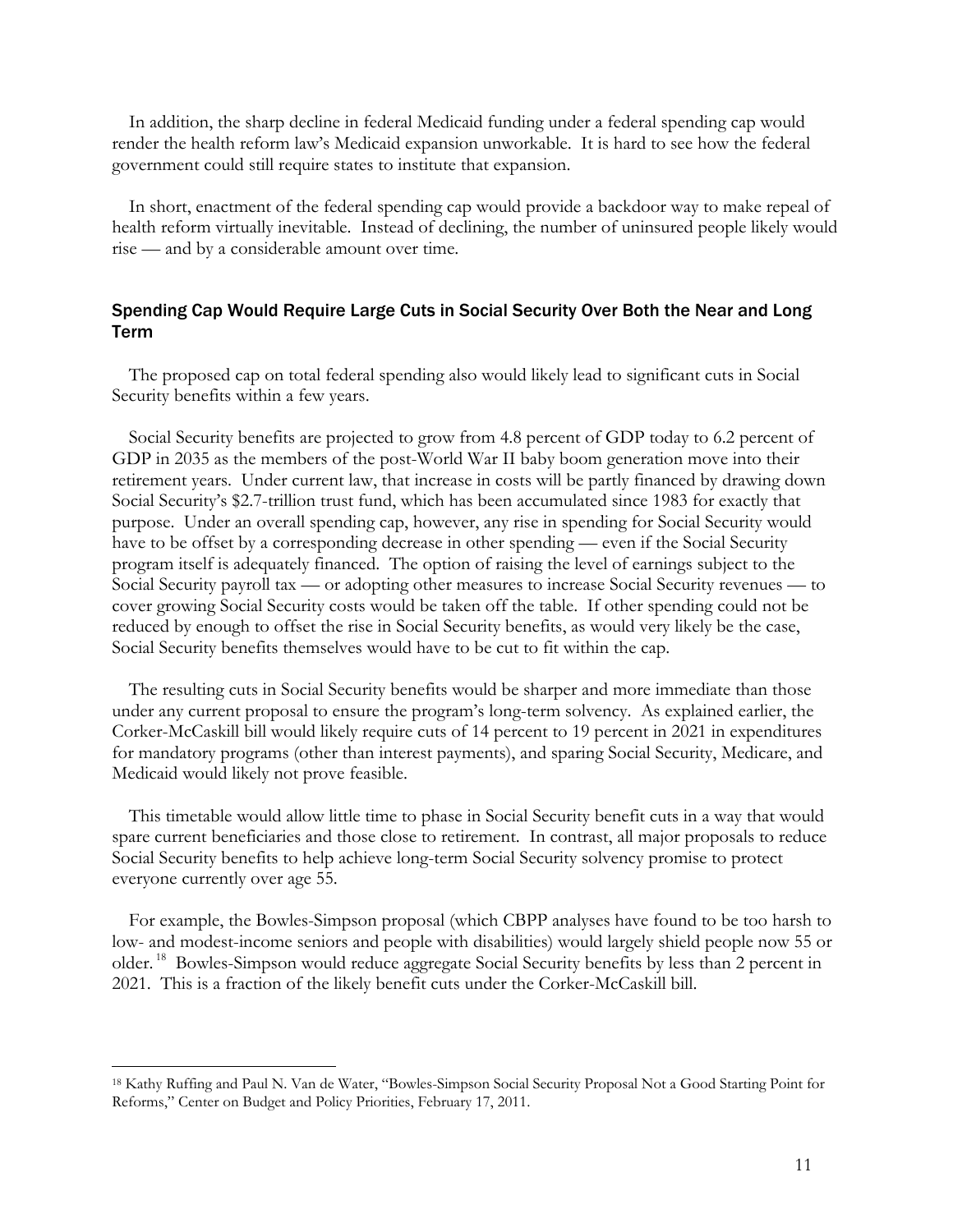## Appendix: How Would the Corker-McCaskill Cuts Be Enforced?

The outlay targets in the Corker-McCaskill bill would require large budget cuts. Congress could meet the targets by enacting reductions in specific programs. If such cuts were not enacted, automatic cuts would be triggered — a practice known as "sequestration."

Under the bill, if the Office of Management and Budget determined that the spending cap would be exceeded and sequestration was therefore required, automatic cuts would be instituted that fell most heavily on the fastest-growing categories of spending. The bill divides non-interest outlays into three categories — discretionary (appropriated) *security* spending, discretionary *non-security*

| <b>Table 2</b>                                                                                                                 |          |          |          |          |          |          |        |        |        |               |  |  |
|--------------------------------------------------------------------------------------------------------------------------------|----------|----------|----------|----------|----------|----------|--------|--------|--------|---------------|--|--|
| <b>Spending Cuts by Major Category Over Next Decade</b><br>Under Corker-McCaskill Automatic Mechanism (in billions of dollars) |          |          |          |          |          |          |        |        |        |               |  |  |
|                                                                                                                                | 2013     | 2014     | 2015     | 2016     | 2017     | 2018     | 2019   | 2020   | 2021   | 2013-<br>2021 |  |  |
| Defense discretionary                                                                                                          | $\Omega$ | $\Omega$ | 0        | $-2$     | $-3$     | -3       | -9     | $-13$  | $-18$  | $-47$         |  |  |
| Nondefense discretionary                                                                                                       | $\Omega$ | $-1$     | -4       | -8       | -9       | -9       | $-13$  | $-18$  | $-23$  | -84           |  |  |
| Mandatory                                                                                                                      | $-110$   | $-189$   | $-267$   | $-377$   | $-397$   | $-413$   | -490   | $-557$ | $-629$ | 3,429         |  |  |
| <b>TOTAL</b>                                                                                                                   | -110     | $-190$   | $-271$   | $-387$   | $-408$   | $-425$   | $-512$ | $-588$ | -670   | 3,561         |  |  |
| Percentage cuts                                                                                                                |          |          |          |          |          |          |        |        |        |               |  |  |
| Defense discretionary                                                                                                          | $\Omega$ | $\Omega$ | $\Omega$ | $^\star$ | $^\star$ | $^\star$ | $-1$   | $-2$   | $-3$   |               |  |  |
| Nondefense discretionary                                                                                                       | $\Omega$ | $^\star$ | $-1$     | $-1$     | $-1$     | $-1$     | $-2$   | -3     | $-3$   |               |  |  |
| Mandatory                                                                                                                      | -5       | -8       | $-11$    | $-15$    | $-15$    | $-15$    | $-16$  | $-18$  | $-19$  |               |  |  |
| TOTAL                                                                                                                          | -3       | -5       | $-7$     | -10      | $-10$    | $-10$    | $-12$  | $-13$  | $-14$  |               |  |  |

\*less than 0.5 percent.

Source: CBPP analysis based on data from the Congressional Budget Office. The current-policy projections used by CBPP adjust the CBO baseline projections to assume extension of expiring tax cuts and relief from the Alternative Minimum Tax, phasedown of operations in Iraq and Afghanistan, and continuation of the 2011 Medicare physician-payment rates (instead of the 28 percent reduction in 2012 required under the program's Sustainable Growth Rate formula). See James R. Horney and Kathy A. Ruffing, "Federal Debt on Unsustainable Path Under Current Policies," Center on Budget and Policy Priorities, January 31, 2011. The baseline used in this paper reflects minor changes to those earlier projections to incorporate CBO's March 2011 update.

spending, and mandatory spending. The bill requires that separate budget-cut percentages be applied to each of these three program categories in proportion to that category's share of total expenditure growth from one year to the next. As a result, the brunt of the automatic cuts would fall on mandatory spending. The discretionary spending categories, which are growing fairly slowly, would bear much smaller reductions.

Within each category, a uniform percentage reduction would apply to all programs. There would be no exemptions. Many programs that were exempt from automatic cuts under the Gramm-Rudman-Hollings sequestration procedures and remain exempt today under the Pay-As-You-Go law's sequestration rules — including Social Security, Medicaid, the Supplemental Nutrition Assistance Program (food stamps), unemployment insurance, the Earned Income Tax Credit, and veterans' benefits —would fall under the ax here.